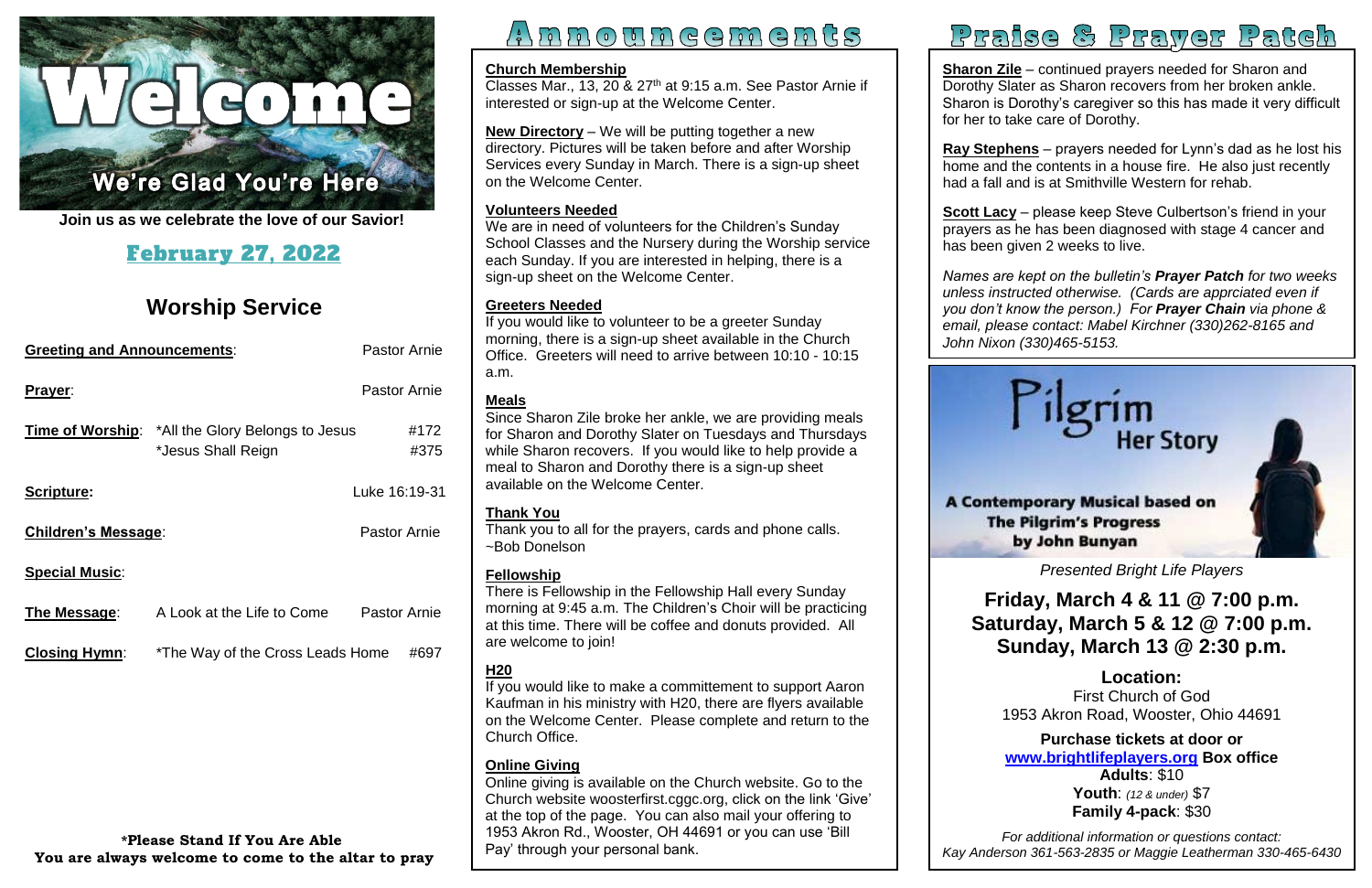## Scripture

#### **Luke 16:19-31 NIV**

**<sup>19</sup>** "There was a rich man who was dressed in purple and fine linen and lived in luxury every day. **<sup>20</sup>** At his gate was laid a beggar named Lazarus, covered with sores **<sup>21</sup>** and longing to eat what fell from the rich man's table. Even the dogs came and licked his sores. **<sup>22</sup>** "The time came when the beggar died and the angels carried him to Abraham's side. The rich man also died and was buried. **<sup>23</sup>** In Hades, where he was in torment, he looked up and saw Abraham far away, with Lazarus by his side. **<sup>24</sup>** So he called to him, 'Father Abraham, have pity on me and send Lazarus to dip the tip of his finger in water and cool my tongue, because I am in agony in this fire.' **<sup>25</sup>** "But Abraham replied, 'Son, remember that in your lifetime you received your good things, while Lazarus received bad things, but now he is comforted here and you are in agony. **<sup>26</sup>** And besides all this, between us and you a great chasm has been set in place, so that those who want to go from here to you cannot, nor can anyone cross over from there to us.' **<sup>27</sup>** "He answered, 'Then I beg you, father, send Lazarus to my family, **<sup>28</sup>** for I have five brothers. Let him warn them, so that they will not also come to this place of torment.'

**<sup>29</sup>** "Abraham replied, 'They have Moses and the Prophets; let them listen to them.' **<sup>30</sup>** "'No, father Abraham,' he said, 'but if someone from the dead goes to them, they will repent.' **<sup>31</sup>** "He said to him, 'If they do not listen to Moses and the Prophets, they will not be convinced even if someone rises from the dead.'"

### Sermon Notes

### **I. Scene one - on \_\_\_\_\_\_\_\_\_\_**

A. We meet two of the \_\_\_\_\_\_\_\_\_\_\_\_ main characters.

- 1. We meet the \_\_\_\_\_\_\_ \_\_\_\_\_\_\_\_\_\_\_
- 2. We meet \_\_\_\_\_\_\_\_\_\_\_\_\_
- **II. Scene two - the \_\_\_\_\_\_\_\_\_\_\_\_\_\_\_**
- 1. We meet \_\_\_\_\_\_\_\_\_\_\_\_\_\_\_\_
- **III. Eternity is based on \_\_\_\_\_\_\_\_\_\_.**
- **IV. Our location in eternity is \_\_\_\_\_\_\_\_\_\_\_\_\_.**
- **V. 5 minutes turns an anti-God person into an**

**\_\_\_\_\_\_\_\_\_\_\_\_\_\_\_.**





## Week at a Glance

| <b>TODAY:</b>          | 8:00a.m.           | <b>Bible Study</b>        |
|------------------------|--------------------|---------------------------|
|                        | $9:15$ a.m.        | <b>Sunday School</b>      |
|                        | $9:45$ a.m.        | Fellowship                |
|                        | $9:45$ a.m.        | <b>Children's Choir</b>   |
|                        |                    | Practice                  |
|                        | $10:30$ a.m.       | Worship                   |
| TUES 1 <sup>st</sup> : | 4:30 p.m.          | <b>TOPS</b>               |
|                        | 6:30 p.m.          | Elder's Meeting           |
|                        | 6:45 p.m.          | Deacon's Meeting          |
|                        | 7:30 p.m.          | <b>Council Meeting</b>    |
| WED $2^{nd}$ :         | <b>Lent Begins</b> |                           |
|                        | $9:15$ a.m.        | Women's Bible Study       |
| THUR 3rd:              | 8:30a.m.           | <b>Line Dancing Class</b> |
|                        | $10:30$ a.m.       | Al-Anon                   |
|                        |                    |                           |

## Attendance Last Sunday

**89**

## Offering Last Sunday

**\$2,345.00**

**First Church** of God

## Ministerial Staff

#### **Senior Pastor: Arnie Kaufman**

Home Phone: (330) 264-6388 E-mail: [pastor@woosterfirst.cggc.org](mailto:pastor@woosterfirst.cggc.org) Office Hours: 9:00 a.m. – 1:00 p.m., Monday - Friday

#### **Secretary: Amanda McVay-White**

Church Phone: (330) 262-3691 E-Mail: info@woosterfirst.cggc.org Office Hours: 7:30 a.m. – 12:30 p.m., Monday - Thursday

#### **Contact Us At …**

1953 Akron Road Wooster, OH 44691 Web: [www.woosterfirst.cggc.org](http://www.woosterfirst.cggc.org/) E-mail: info@woosterfirst.cggc.org Phone: (330) 262-3691 Facebook: First Church of God



#### **Service Cancellation**

- Will be announced over the WQKT radio station
- Outgoing answering machine message to inform of cancellation
- Announcement on the Church's Web Page
- Announcement on the Church's Facebook Page



YouTube QR Code